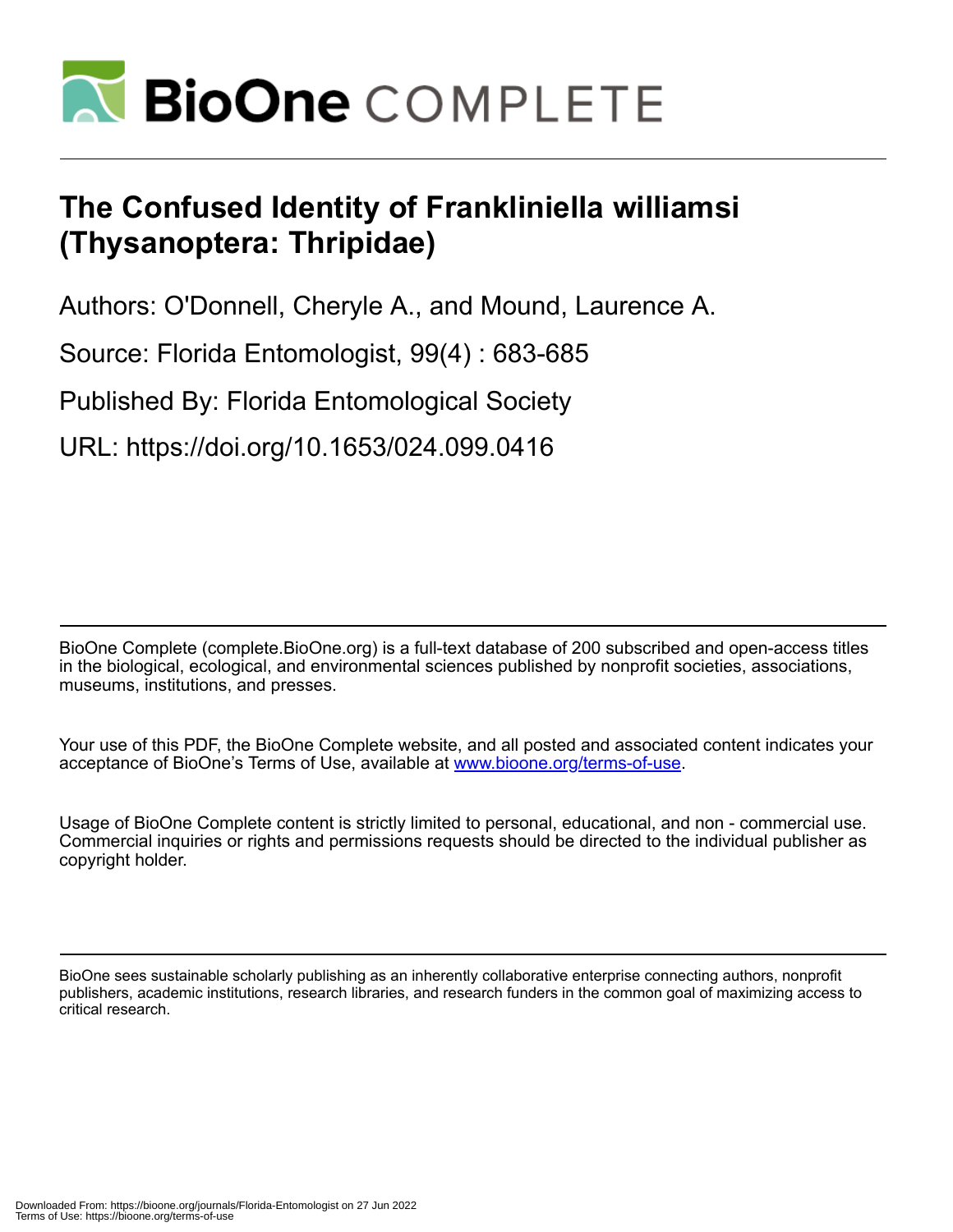# **The confused identity of** *Frankliniella williamsi* **(Thysanoptera: Thripidae)**

Cheryle A. O'Donnell<sup>1,\*</sup> and Laurence A. Mound<sup>2</sup>

#### **Abstract**

Details of the variation in the pronotal chaetotaxy among the type specimens of *Frankliniella williamsi* Hood and *Frankliniella spinosa* Moulton (Thysanoptera: Thripidae) are provided. We reject the recent revalidation of *F. spinosa* and conclude that the corn thrips, *F. williamsi,* is a single, variable species.

Key Words: taxonomy; chaetotaxy; variation

#### **Resumen**

Se provee detalles de la variación en la quetotaxia del pronoto entre los especímenes tipo de *Frankliniella williamsi* Hood y *Frankliniella spinosa*  Moulton (Thripidae Thysanoptera). Rechazamos la reciente revalidación de *F. spinosa* y concluimos que el trips del maíz, *F. williamsi*, es una sola especie variable.

Palabras Clave: taxonomía; quetotaxia; variación

Identifications provided by taxonomists underpin all biological studies, from morphology and physiology to ecology and conservation, and are particularly important when pests and disease vectors are involved. However, the value of this service is diminished if the taxonomy of the species concerned is unclear or based on insufficient data. One recent example involves the corn thrips, *Frankliniella williamsi* Hood (Thysanoptera: Thripidae), that breeds particularly on the leaves of the major crop plant *Zea mays* L. (Poaceae). This thrips is widespread in the USA, Central and South America at least as far south as Bolivia (Nakahara 1997), and in the Pacific from the Hawaiian Islands (Mound et al. 2016) to Southeast Asia and Australia (Moritz et al. 2009). In Hawaii, this pest has caused up to 100% loss of seed production, particularly through direct feeding damage to seedlings (Mau & Gusukuma-Minuto 1999). Moreover, it is one of several insects that vector Maize chlorotic mottle virus, which causes a serious disease on field corn crops in Hawaii (Cabanas et al. 2013), and it has also been associated with viruses affecting maize in Kenya (Wangai et al. 2012).

The claim by Johansen-Naime et al. (2013) that 2 distinct species are confused under the name *williamsi* thus has considerable economic implications. Hood (1915) described *williamsi* from 110 females and 24 males, collected from "Indian corn" in the vicinity of Washington DC, USA, between 31 Oct and 3 Nov 1914. Subsequently, Moulton (1936) described *Frankliniella spinosa* from 3 females and 2 males from corn at Cajeme, Mexico, on 10 May 1924, but Moulton (1948) subsequently synonymized the 2 species. Johansen-Naime et al. (2013) revalidated the original taxonomic designation of *spinosa* based on morphological differences, but reported that the 2 species coexist and reproduce on corn at sites in Mexico. That such 2 closely related species should share the same ecological space suggests that there are unresolved taxonomic concerns, and therefore the basis on which the decision to re-validate species status was re-examined.

#### **Structural Characters Used**

Johansen-Naime et al. (2013) distinguished the 2 species on the basis of the following characters:

*Length of ocellar setae pair III*: The distinction between *spinosa* and *williamsi* was given by Johansen-Naime et al. (2013) as "interocellar setae" either 3–4 or 5–6 times the diameter of the posterior ocellus, respectively. However, the authors did not indicate whether they based this ratio on the transverse or longitudinal diameter of an ocellus, and in most slide-mounted specimens these diameters are commonly 10 microns and 15 microns, respectively. The ocellar setae pair III (interocellar setae) are approximately 50 microns long, but they stand erect on the dorsal surface of the head, and in slide-mounted specimens are displaced at an angle to the vertical (Fig. 1). In general, it is not possible to measure setal length with sufficient precision that it can be used as a ratio, especially in the case that the ocellar diameter was not defined.

*Pronotal subposteromarginal setae*: One or 2 pairs of setae that occur posteromedially on the pronotum of *Frankliniella* species (Fig. 1). Johansen-Naime et al. (2013) stated that in *williamsi* only 1 pair of pronotal subposteromarginal setae is present, whereas in *spinosa* 2 pairs are present. This distinction was based on a study of the type series of *spinosa*, 3 male and 3 female paratypes of *williamsi*, and a large number of specimens from Mexico. The number and position of these setae is a critical part of the claim that the species are distinct, and Johansen-Naime et al. (2013) further claimed that there is no variation in setal arrangement, with the presence of 1 pair or 2 pairs consistent. However, this is contrary to the experience of the present authors, in which intraspecific variation in the position and number of subposteromarginal pronotal setae is common in *Frankliniella* species; therefore, the entire type series of *williamsi* and *spinosa* was re-examined.

<sup>1</sup> USDA-APHIS-PPQ-National Identification Services; Beltsville, Maryland, USA; E-mail: cheryle.a.odonnell@aphis.usda.gov (C. A. O'D.)

<sup>2</sup> Australian National Insect Collection, CSIRO, Canberra, Australia; E-mail: laurence.mound@csiro.au (L. A. M.)

<sup>\*</sup>Corresponding author; E-mail: cheryle.a.odonnell@aphis.usda.gov (C. A. O'D.)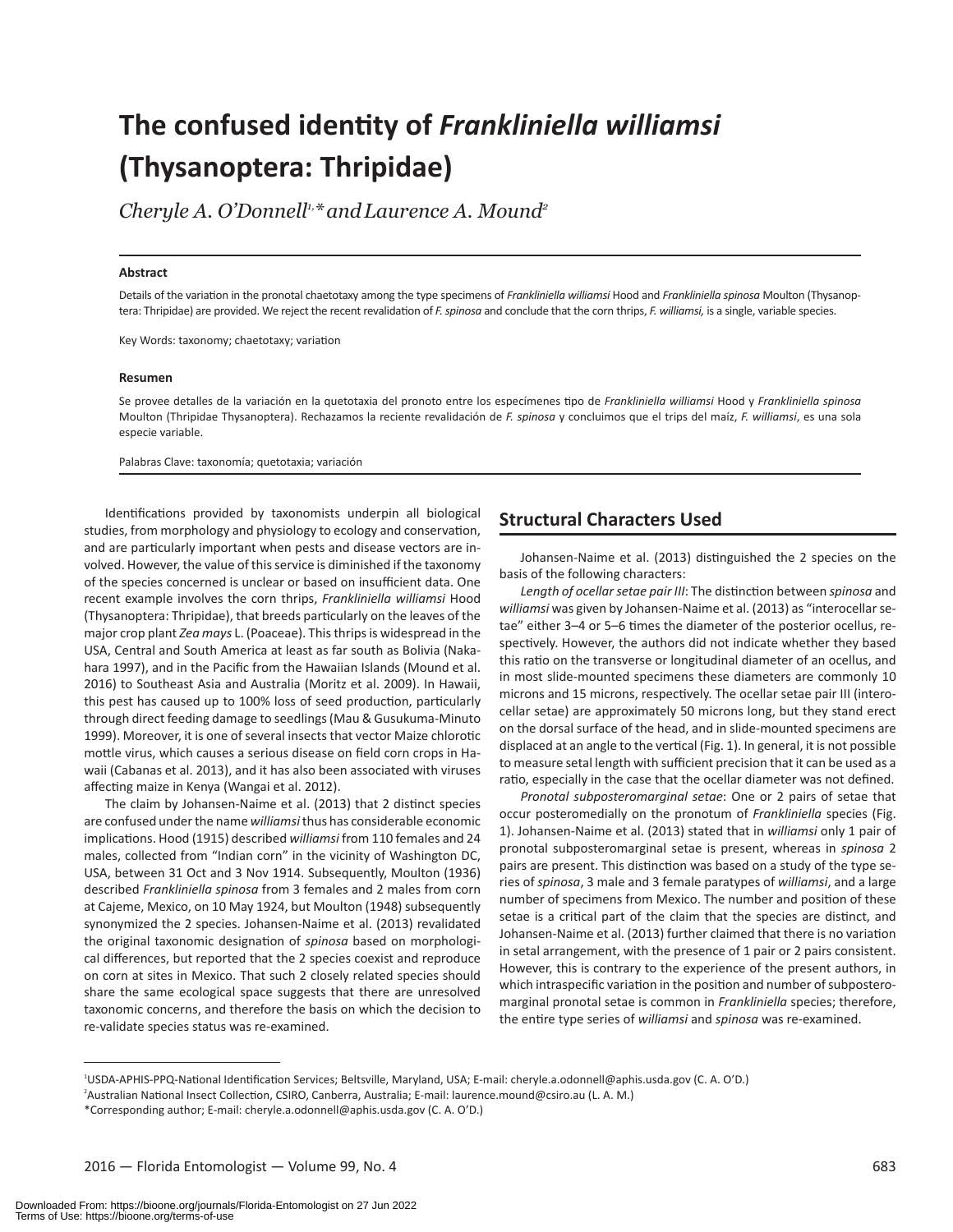

**Figs. 1 and 2**. *Frankliniella williamsi*, head and pronotum. **1**. Female from Queensland, Australia; arrows indicate anterior (AP) and posterior (PP) pronotal subposteromarginal pairs of setae. **2.** Original illustration from Hood (1915).

## **Results**

The setal patterns of the specimens examined are shown in Table 1. The slide-mounted holotype female of *spinosa* is poor, and an anterior pair of setae is not visible due to a transverse fold in the integument at that point. The "allotype" male of *spinosa* has 1 seta of the anterior pair, and although 1 paratype has all 4 setae, the remaining 3 paratypes have varied combinations (E, G, I in Table 1). The holotype of *williamsi* has an asymmetric arrangement, with 1 seta of the anterior pair present, and the paratypes show a wide range of patterns in the arrangement of the 2 pairs of setae. Ten specimens in the series have only the posterior pair, 40 have all 4 setae present, and 14 have all 4 setae absent.

## **Conclusions**

Johansen-Naime et al. (2013) stated of *williamsi* that "en el pronoto solo existe un par medio de sedas sub-posteromarginales, este hecho fue illustrado por Hood (1915)" [on the pronotum, there exists a single pair of subposteromarginal setae, as was illustrated by Hood (1915)]. However, the illustration provided by Hood (1915) actually shows 4 such setae (Fig. 2), and the original specimens from which Hood described *williamsi* exhibit a combination of states of the 2 pairs of setae. As the number and position of both the anterior and posterior pairs of subposteromarginal setae is variable amongst the type series of both *williamsi* and *spinosa*, we conclude that there is insufficient

**Table 1.** Pattern of presence (X) or absence (0) of subposteromarginal setae (Pspm) pair 1 and pair 2 from the type series of *Frankliniella williamsi* and *F. spinosa*. Number of specimens examined: *F. williamsi* = 103; *F. spinosa* = 6. Questionable combination due to a fold in the integument where pair 1 should be is indicated by \*.

| <b>Character Combination</b>          | Α  | B              |                          |    | D  |                | ь.   | F  | G  |                |                | н              |                |    |                |    |
|---------------------------------------|----|----------------|--------------------------|----|----|----------------|------|----|----|----------------|----------------|----------------|----------------|----|----------------|----|
| Pspm Pair 1                           | XX | XX             | XX                       | XX | 0X | X <sub>0</sub> | 00   | 00 | 0X | 0X             | X <sub>0</sub> | X <sub>0</sub> | X <sub>0</sub> | 0X | 00             | 00 |
| Pspm Pair 2                           | XX | X <sub>0</sub> | 0X                       | 00 | XX | XX             | XX   | 00 | 0X | X <sub>0</sub> | 0X             | X <sub>0</sub> | 00             | 00 | X <sub>0</sub> | 0X |
| Holotype of williamsi                 |    |                |                          |    |    |                |      |    |    |                |                |                |                |    |                |    |
| "Allotype" of williamsi               |    |                |                          |    |    |                |      |    |    |                |                |                |                |    |                |    |
| Holotype of spinosa                   |    |                |                          |    |    |                | $1*$ |    |    |                |                |                |                |    |                |    |
| "Allotype" of spinosa                 |    |                |                          |    |    |                |      |    |    |                |                |                |                |    |                |    |
| Paratypes of williamsi ( $n = 101$ )  | 40 | 6              | $\overline{\phantom{a}}$ |    | 8  | 5              | 10   | 14 | 4  |                |                | $\Omega$       |                |    |                |    |
| Paratypes of <i>spinosa</i> $(n = 4)$ |    |                |                          |    |    |                |      |    |    |                |                |                |                |    |                |    |
| Total of each combination             | 41 | h              |                          |    | 10 | 6              | 12   | 14 | 4  |                | $\mathbf{R}$   | $\Omega$       |                |    |                |    |